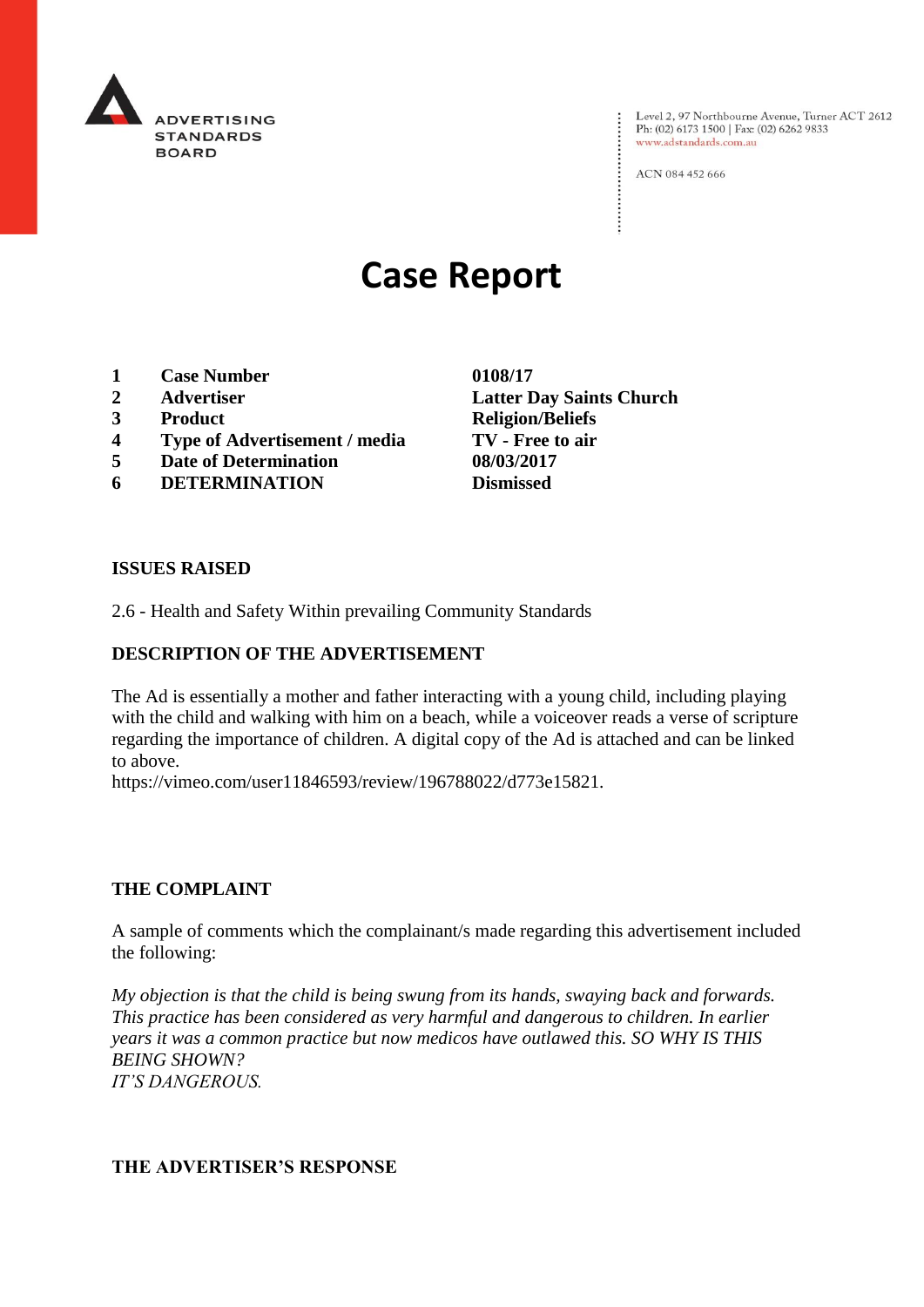Comments which the advertiser made in response to the complainant/s regarding this advertisement include the following:

*The complaint alleges the Ad violates Section 2.6 of the AANA Code of Ethics by showing a mother and father lifting their child by his arms. Section 2.6 prohibits "material contrary to Prevailing Community Standards on health and safety." The AANA Practice Note for Section 2.6 states "advertisements depicting unsafe practices or images, such as riding down a hill in a wheelie bin, using a mobile phone while driving or apparently hiding in a chest freezer, etc., are unacceptable." The lifting of a child by his mother and father, even in a playful fashion, does not rise to the level of an "unsafe practice or image" contrary to Prevailing Community Standards.*

*First, unlike the specific examples cited in the Practice Note, injuries related to the lifting of young children by their arms – commonly referred to as "nursemaid's elbow" – are not life threatening and do not involve long term damage. According to KidsHealth.org, "[a] child with nursemaid's elbow has some arm pain when the injury happens, but it doesn't cause long-term damage." In fact, the injury is short-lived and the treatment simple and effective.*

*Second, while nursemaid's elbow is well known and understood, the likelihood of occurrence is small. In a recent study published in the West Journal of Emergency Medicine it was noted there were 1,228 cases of nursemaid's elbow over an eight year period and out of more than 240,000 cases of pediatric age children reporting to an emergency room for treatment. Using these numbers, less than 1% of children reporting to the emergency room were treated for nursemaid's elbow. As Dr. Amir Khan of Doctify stated, "[i]n my experience I have seen very little incidences of direct injury to the shoulder and elbow joint as a result of children swinging by their hands holding onto adults."*

*Dr. Kahn noted, however, "that parents or guardians need to exercise common sense and care when playing with children." As the Ad clearly demonstrates, the adults exercised such common sense and care when lifting their child. He was not harmed. Lifting children by their arms is incredibly common. Therefore, there is no merit to the contention such action is contrary to Prevailing Community Standards on health and safety.*

*Even if it did depict material contrary to the standards, which Boncom vigorously denies, Boncom discontinued the Ad on television as of February 26, 2017.*

*Finally, the Ad complies with Sections 2.1-2.5 of the AANA Code of Ethics. The Ad does not discriminate against any person, does not employ sex appeal in any way, let alone an exploitative and degrading way, does not portray violence, does not involve sex, sexuality or nudity and does not use strong or obscene language. In all respects, the Ad is consistent with the AANA Code of Ethics.*

*If there is additional information Boncom can provide, please let me know.*

#### **THE DETERMINATION**